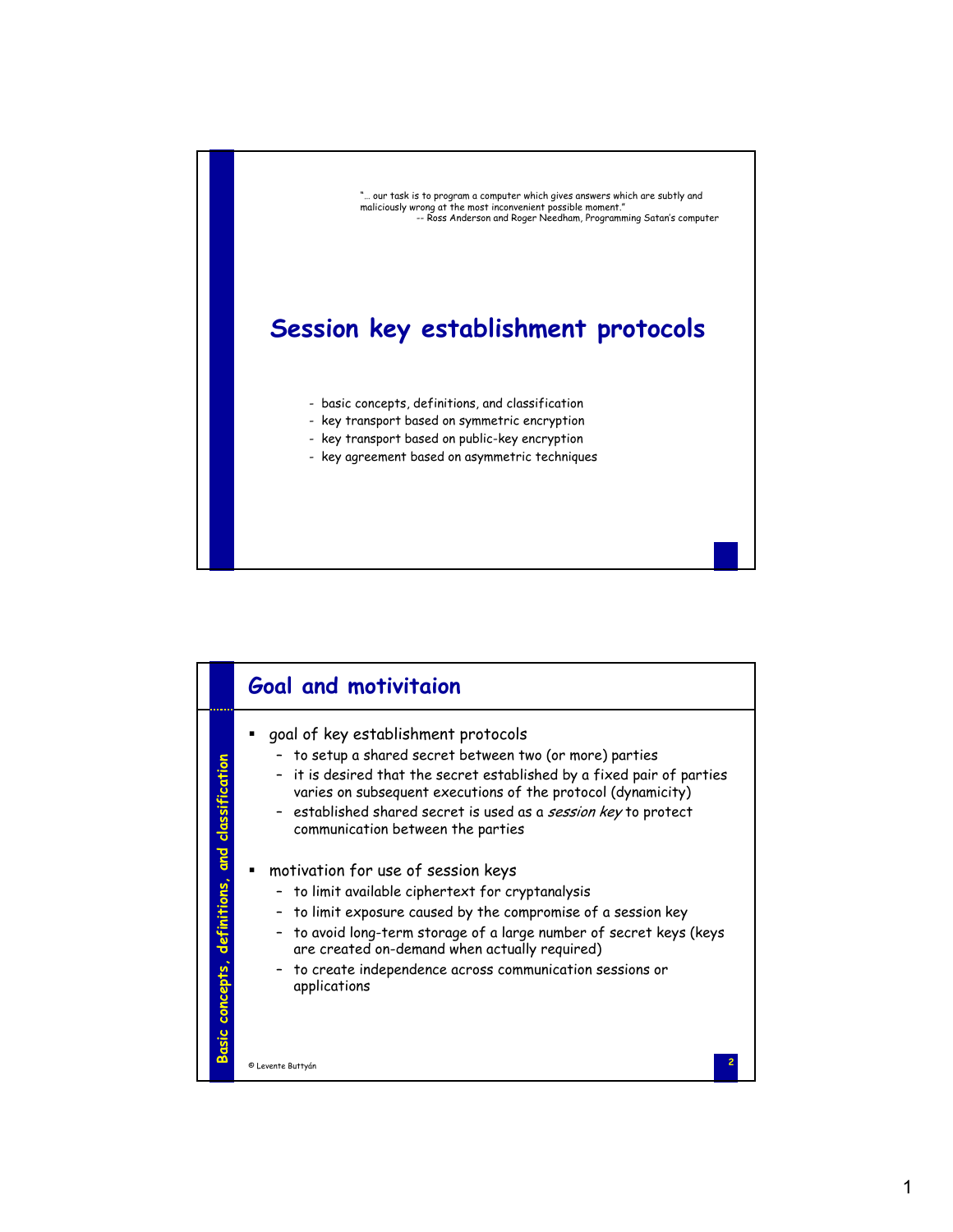

|                                                                 | Further protocol characterestics                                                                                                                                                                                                                                                                                                                                                                                                                                                                                                                                                                                                                                                                                                                                                                                                                                                                                                                                                                               |
|-----------------------------------------------------------------|----------------------------------------------------------------------------------------------------------------------------------------------------------------------------------------------------------------------------------------------------------------------------------------------------------------------------------------------------------------------------------------------------------------------------------------------------------------------------------------------------------------------------------------------------------------------------------------------------------------------------------------------------------------------------------------------------------------------------------------------------------------------------------------------------------------------------------------------------------------------------------------------------------------------------------------------------------------------------------------------------------------|
| and classification<br>definitions,<br>concepts,<br><b>Basic</b> | provided guarantees<br>entity authentication<br>• one party is assured about the identity of a second party with which it is<br>communicating<br>implicit key authentication<br>one party is assured that no other party aside from a specifically identified<br>second party (and possibly some trusted third parties) may gain access to the<br>established session key<br>key confirmation<br>one party is assured that a second (possibly unidentified) party actually<br>possesses the session key<br>possession of a key can be demonstrated by<br>- producing a one-way hash value of the key or<br>- encryption of known data with the key<br>explicit key authentication<br>implicit key authentication + key confirmation<br>key freshness<br>one party is assured that the key is new (never used before)<br>key control<br>in some protocols, one of the parties control the value of the key (key<br>$\bullet$<br>transport), in others, no party can control (predict) its value (key agreement) |
|                                                                 | © Levente Buttyán                                                                                                                                                                                                                                                                                                                                                                                                                                                                                                                                                                                                                                                                                                                                                                                                                                                                                                                                                                                              |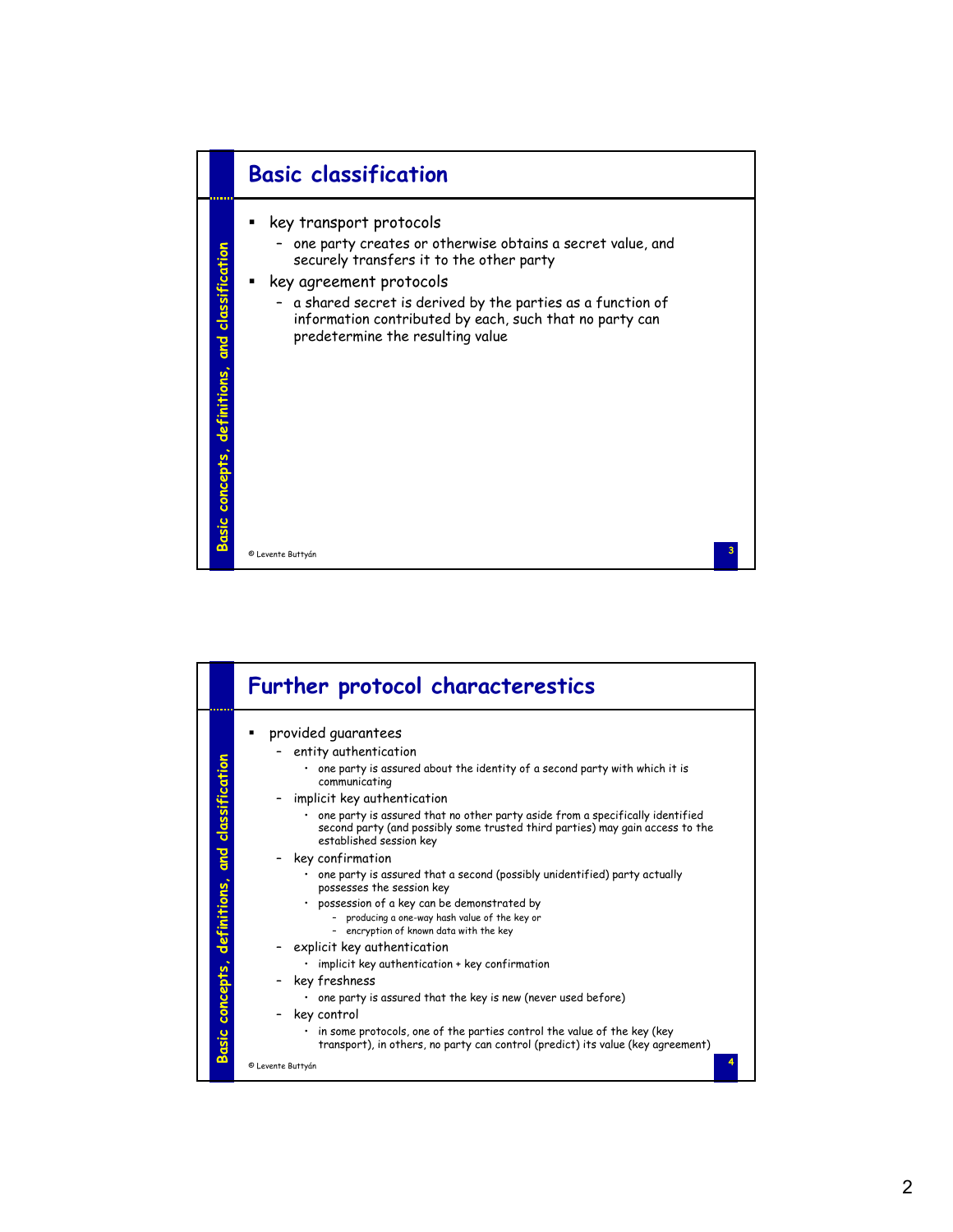

|                                 | Attacker model                                                                                                                                                                                                                                                                                                                                                                                                          |
|---------------------------------|-------------------------------------------------------------------------------------------------------------------------------------------------------------------------------------------------------------------------------------------------------------------------------------------------------------------------------------------------------------------------------------------------------------------------|
| and classification              | it is assumed that the underlying cryptographic primitives<br>(such as encryption, hash functions, etc) used in the protocol<br>are secure<br>- the attacker is not a cryptanalyst, but someone who tries to<br>subvert the protocol objectives by defeating the manner in which<br>the crypto primitives are combined in the protocol<br>$\blacksquare$ it is assumed that the network used by the protocol parties is |
| definitions,<br>Basic concepts, | under the full control of the attacker<br>- the attacker can<br>· delete, insert, and modify messages,<br>· replay old messages as well as messages from concurrent protocol runs<br>· with no noticeable delay<br>- essentially, honest parties send and receive messages to and from<br>the attacker who can decide whether to pass them on or carry out<br>some of the above actions                                 |
|                                 | © Levente Buttyán                                                                                                                                                                                                                                                                                                                                                                                                       |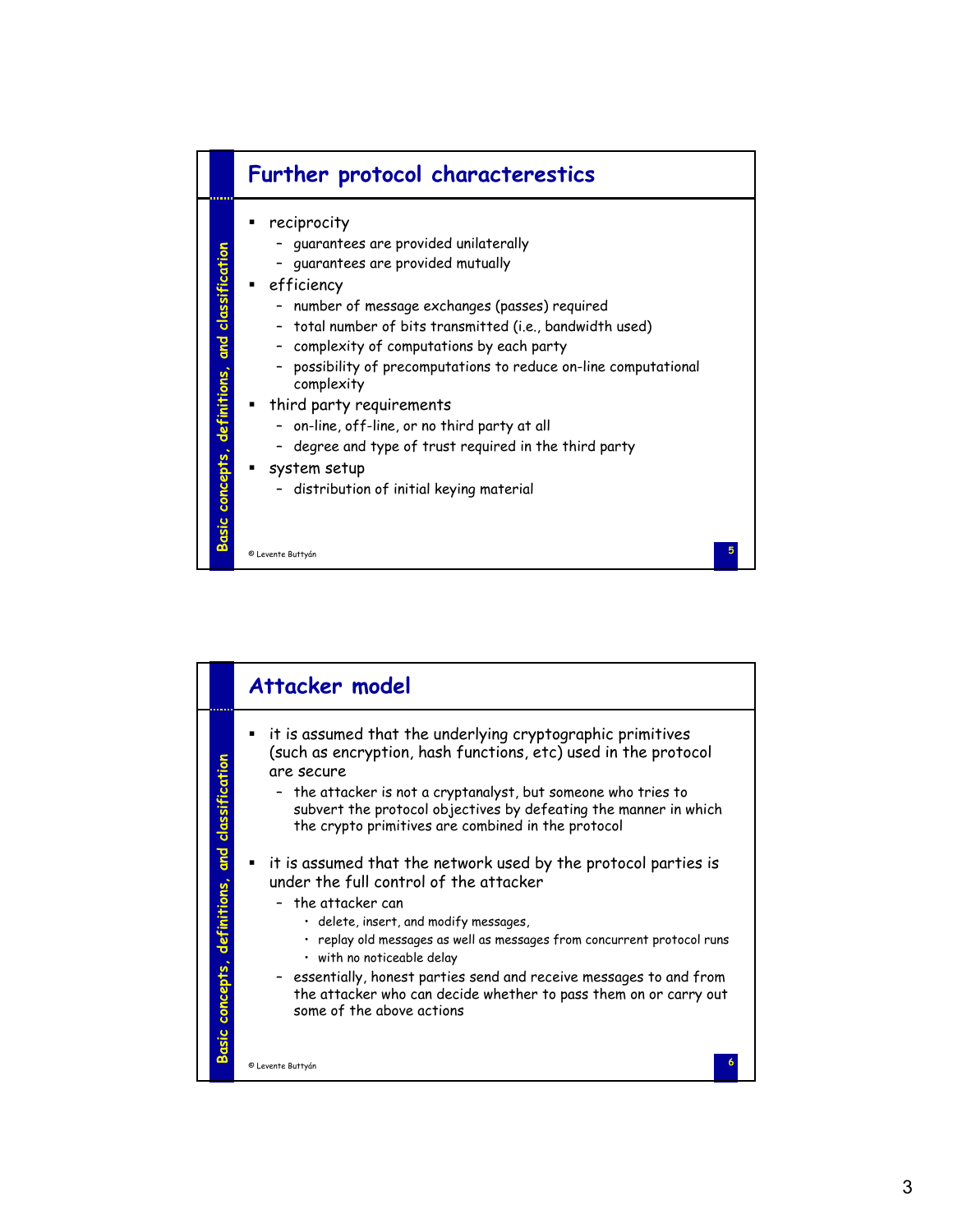

|                                                       | Attacker model                                                                                                                                                                                                                                                                                                                                                                                                                                                                                                                                                                                                                                                                                                                                                                                                                                                                                                                                                                                |
|-------------------------------------------------------|-----------------------------------------------------------------------------------------------------------------------------------------------------------------------------------------------------------------------------------------------------------------------------------------------------------------------------------------------------------------------------------------------------------------------------------------------------------------------------------------------------------------------------------------------------------------------------------------------------------------------------------------------------------------------------------------------------------------------------------------------------------------------------------------------------------------------------------------------------------------------------------------------------------------------------------------------------------------------------------------------|
| and classification<br>definitions,<br>Basic concepts, | objectives of the attacker<br>deduce a long-term key<br>· the attacker obtains the long-term key of a honest party A<br>deduce a session key<br>. the attacker obtains a session key shared between two honest parties A and B<br>masquerade as a honest party B to A<br>. A believes that he established a session key with B, but in fact he established the<br>key with the attacker<br>deceive a honest party A regarding the identity of the other party<br>A believes that he established a session key with B, but in fact he established the<br>key with another honest party C<br>. the attacker does not know the established session key<br>attack types<br>passive eavesdropping<br>man-in-the-middle: participating covertly in the protocol run between two<br>parties and modifying messages unnoticeably<br>interleaving: initiating one or more protocol executions (possibly<br>-<br>simultaneously) and interleave messages from different executions<br>© Levente Buttyán |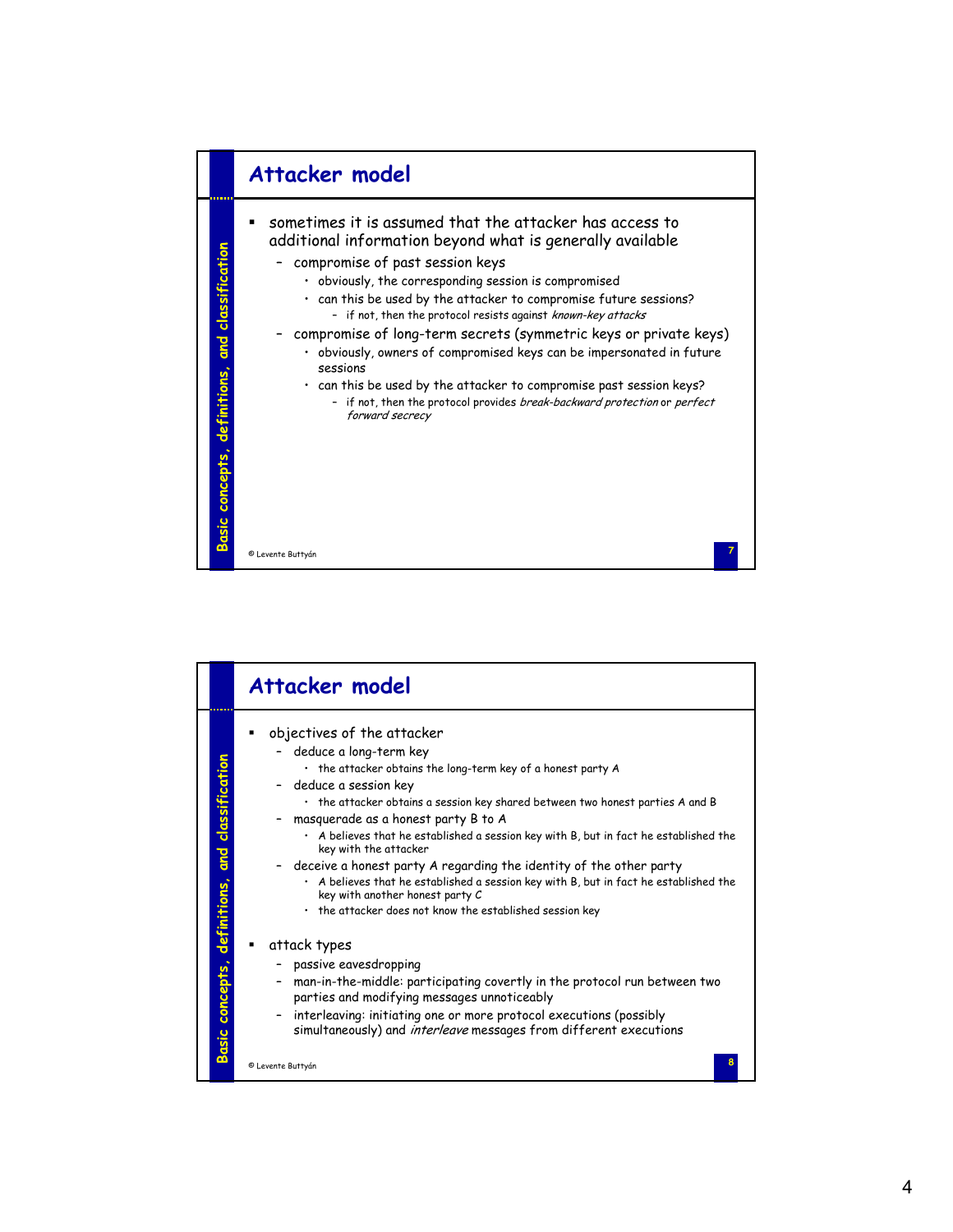

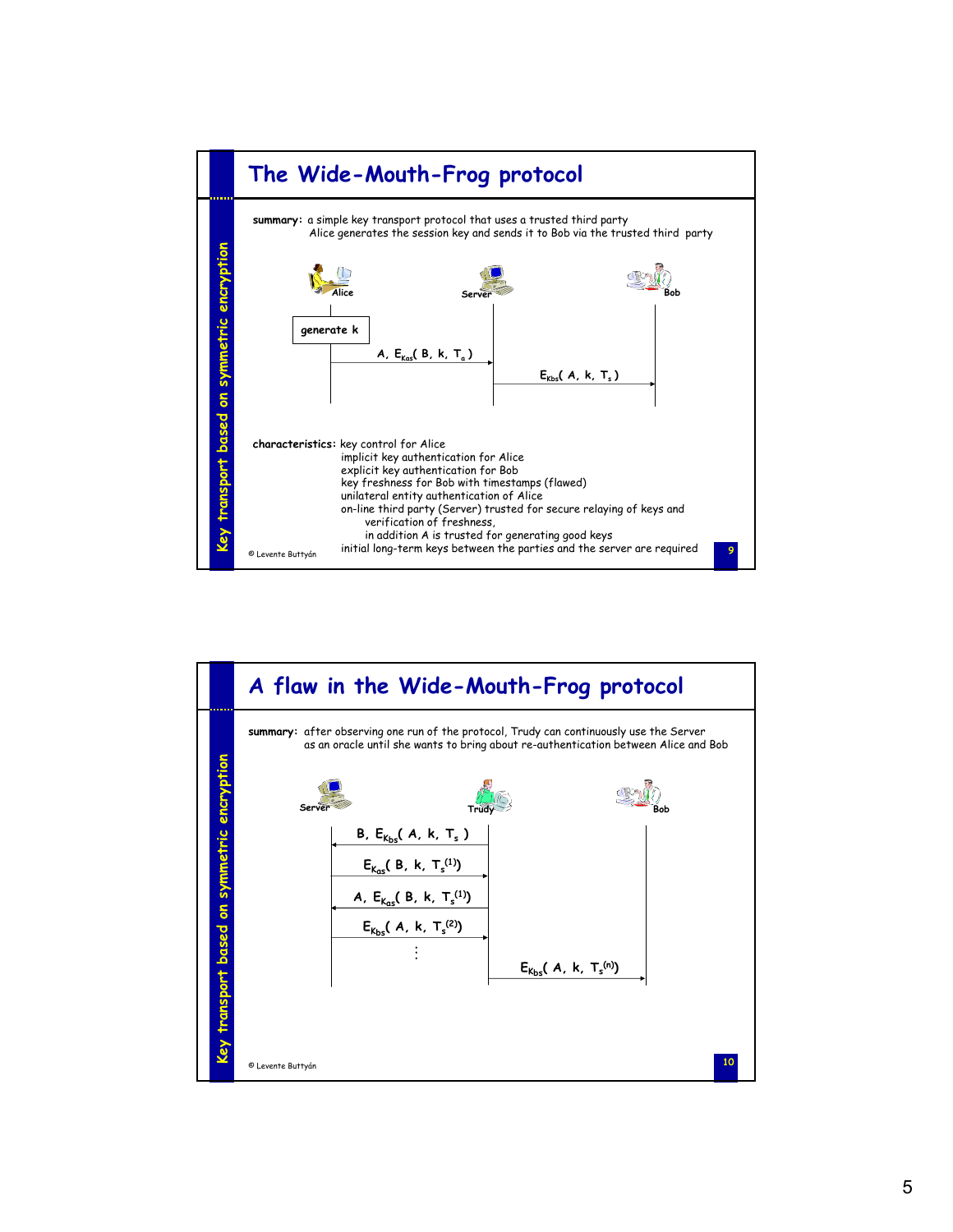

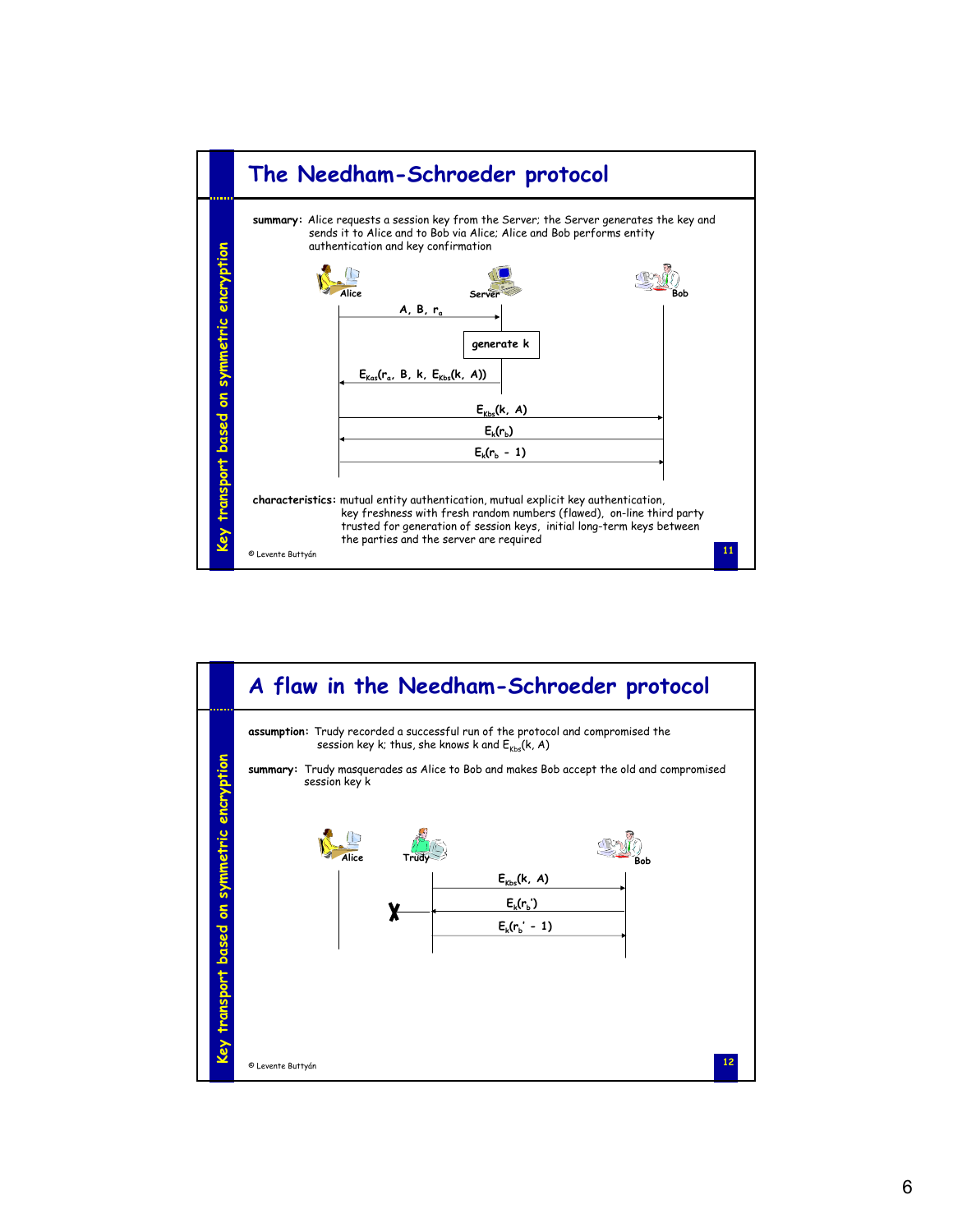

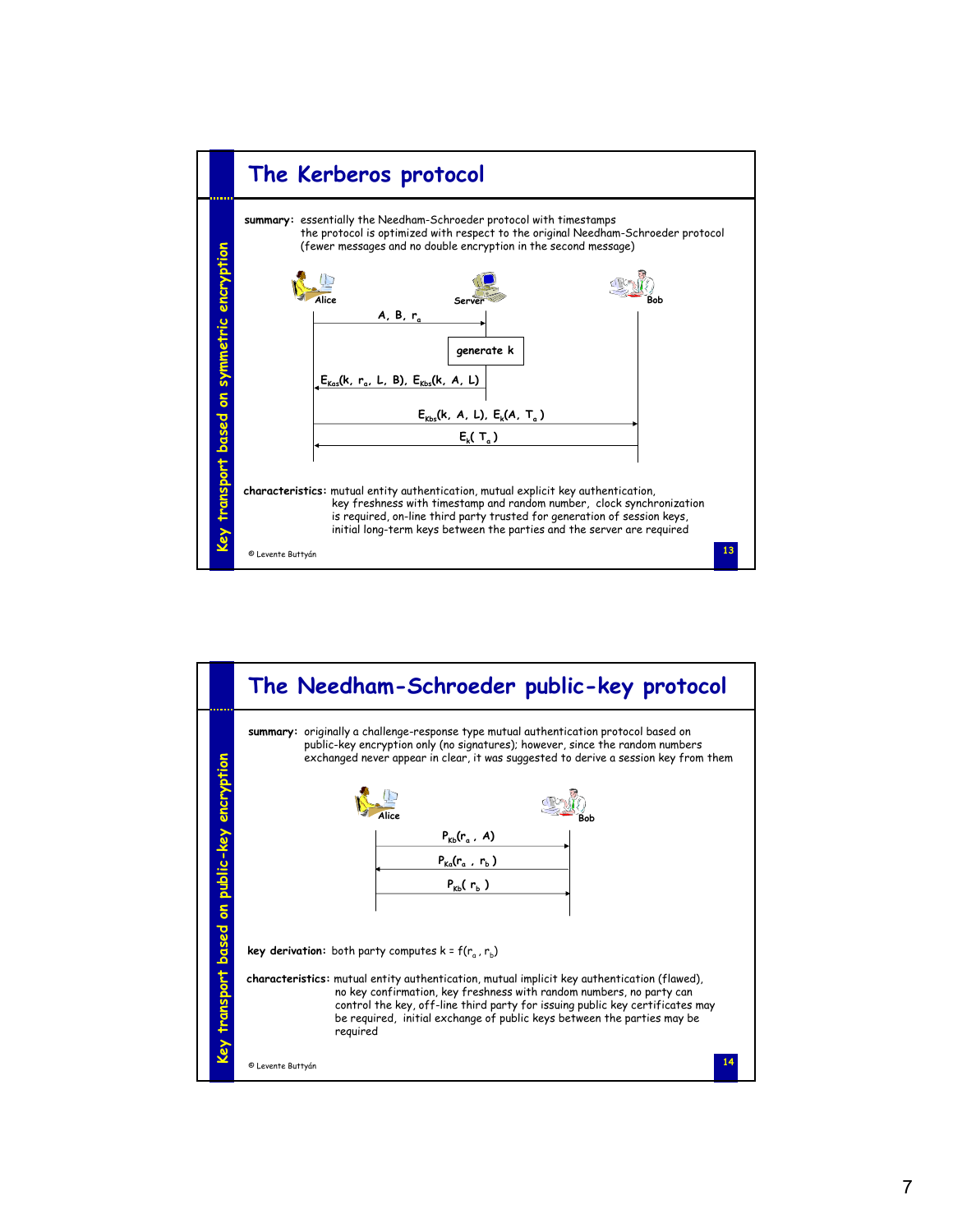

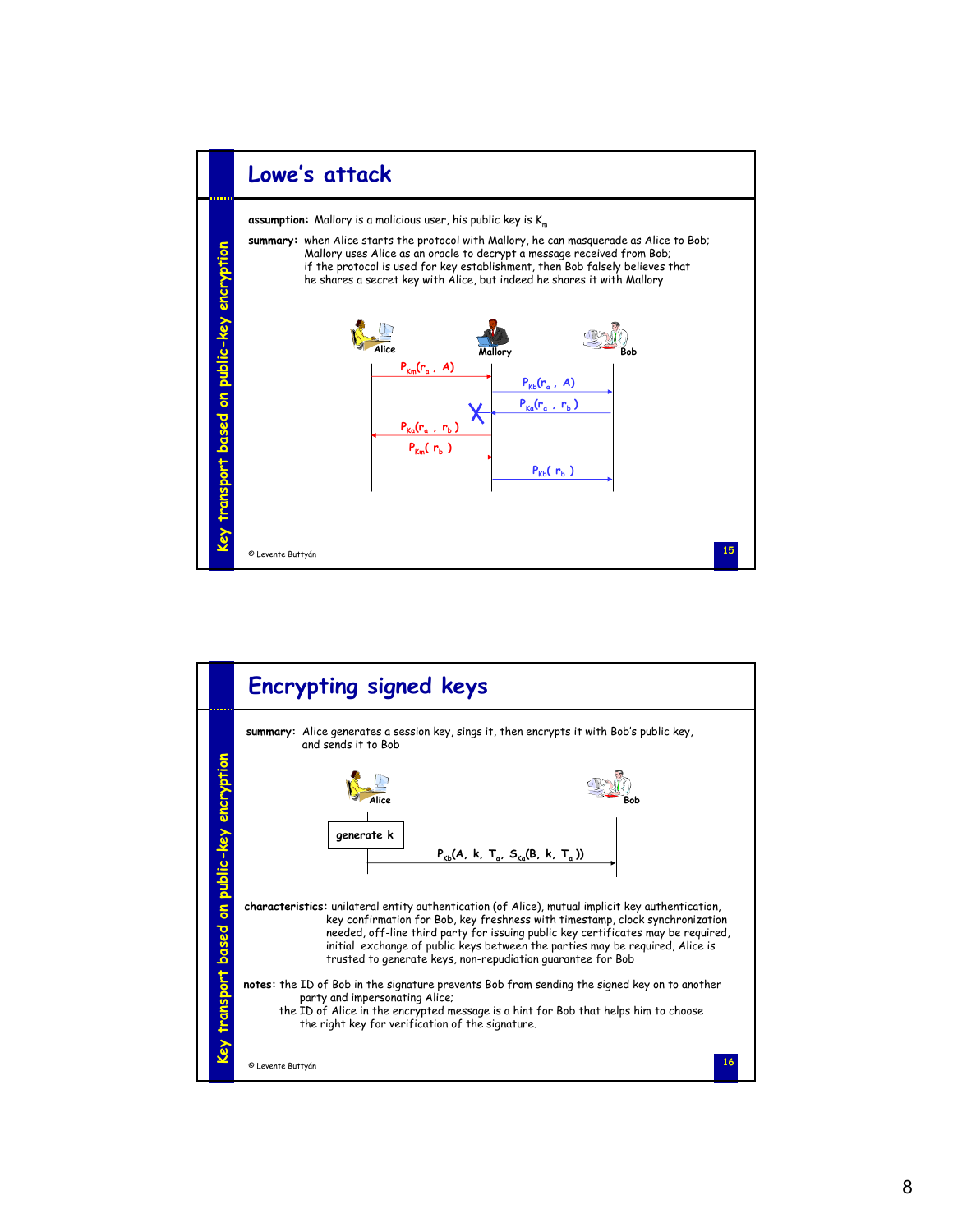